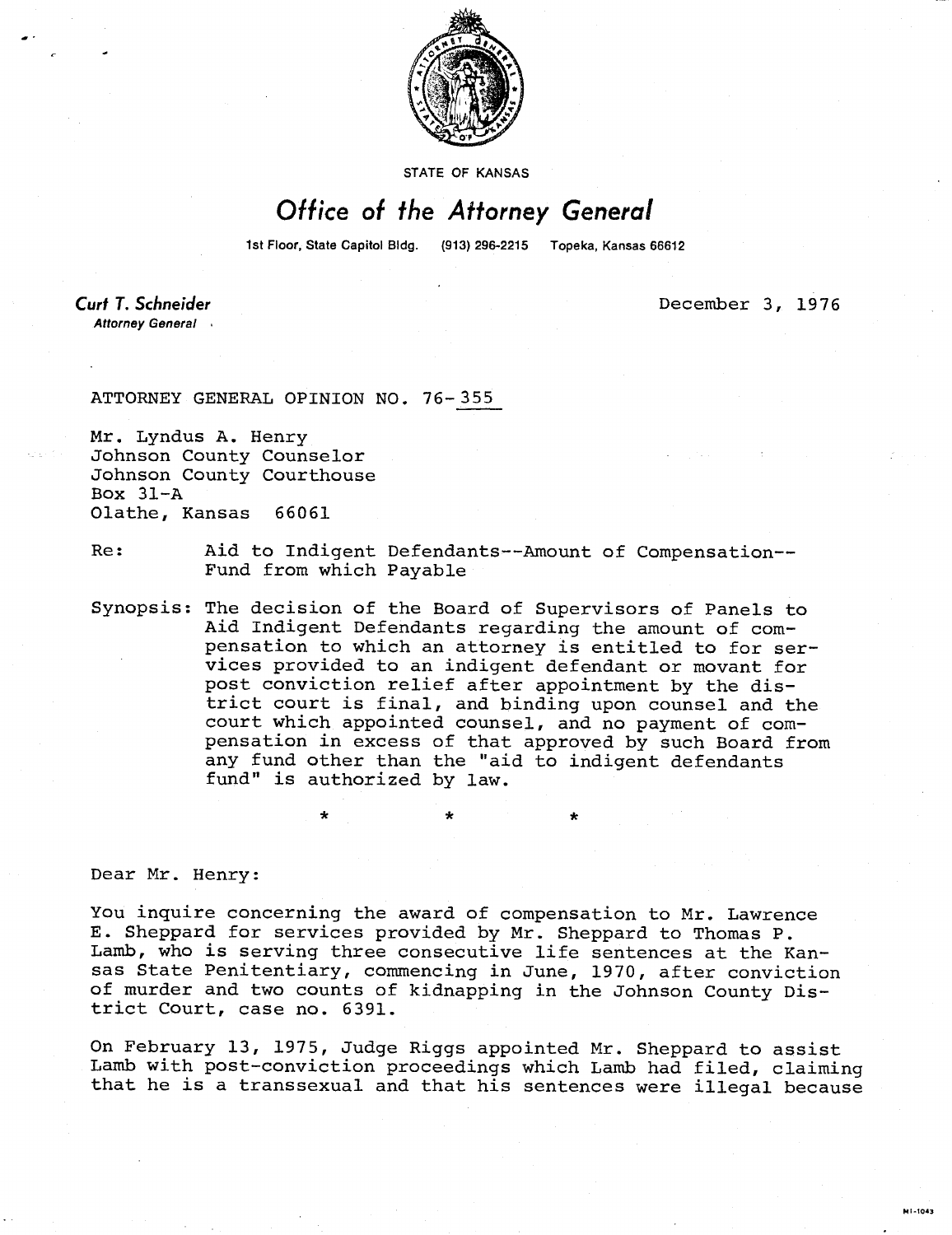Mr. Lyndus A. Henry Page Two December 3, 1976

the State of Kansas had failed to treat this claimed condition, with the result that continued incarceration constituted cruel and unusual punishment. After extended research, Mr. Sheppard recommended that Lamb exhaust his administrative remedies respecting his claim of denial of medical treatment. In addition, Mr. Sheppard assisted the petitioner by obtaining credit toward his sentence for the time in custody prior to sentencing in June, 1970.

Thereafter, Judge Smith ruled that the case was an exceptional one, under the standards of the Board of Supervisors of Panels for Indigent Defendants, and Mr. Sheppard submitted his claim to the Judicial Administrator in the amount of \$1,107.00. The Board of Supervisors subsequently approved payment of \$500.00 as the maximum authorized compensation for an indigent proceeding pursuant to K.S.A. 60-1507. You advise that both the court and the board of county commissioners are clearly satisfied that Mr. Sheppard provided services which warrant the additional claimed compensation in excess of \$500.00. The question which is posed is whether the county general fund is obligated to pay attorney's fees which are awarded by the court in excess of that approved by the Board of Supervisors of Panels to Aid Indigent Defendants.

Chapter 145, Laws of 1976 (K.S.A. 1976 Supp. 22-4507) commences thus:

> "An attorney who performs services for an indigent person, as provided by this act, shall at the conclusion of such service or any part thereof be entitled to compensation for his or her services and to be reimbursed for expenses reasonably incurred by such person in performing such services. Compensation for services shall be paid in accordance with standards adopted by the board of supervisors of panels to aid indigent defendants." [Emphasis supplied.]

K.S.A. 22-4512 commences thus:

"There is hereby created in the state treasury a fund to be known as the 'aid to indigent defendants fund,' to be made up of all moneys credited to it as provided by law. All authorized claims for services and expenses of counsel . . . shall be paid from such fund." [Emphasis supplied.]